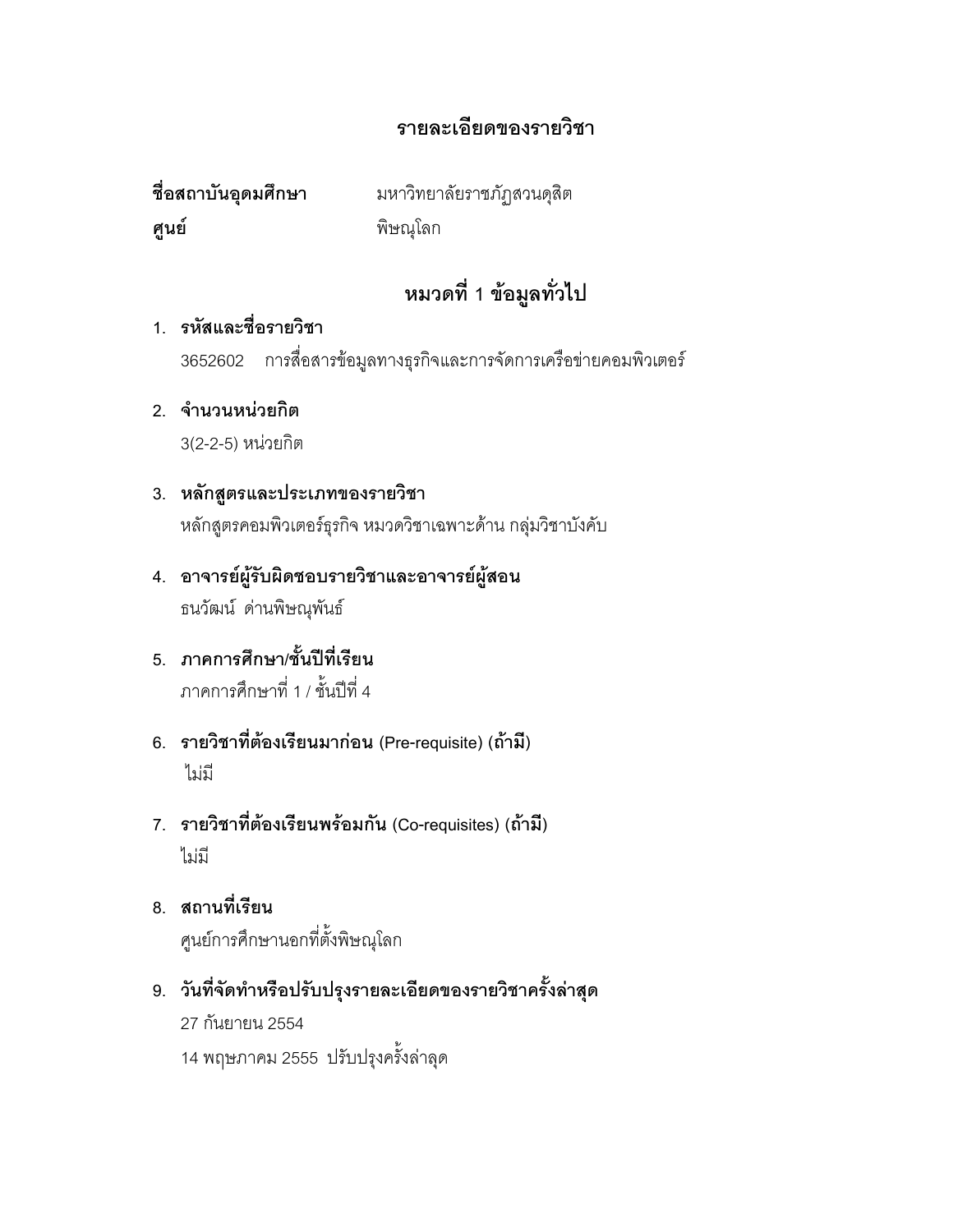# หมวดที่ 2 จุดมุ่งหมายและวัตถุประสงค์

## 1. จุดมุ่งหมายของรายวิชา

์ ศึกษา วิเคราะห์ และออกแบบประยุกต์การใช้ระบบคอมพิวเตอร์เครือข่าย เพื่อเป็นเครื่องมือใน การจัดระบบการแบ่งกลุ่ม การปฏิบัติงานภายในองค์การธุรกิจ การจัดระบบสำนักงานสาขา และการ สื่อสารข้อมูลทางการตลาด และข่างสารทางธุรกิจทั้งเครือข่ายภายใน (Intranet) และภายนอกองค์การ (Internet)

# 2. วัตถุประสงค์ในการพัฒนา/ปรับปรุงรายวิชา

- 1. เพื่อให้นักศึกษามีความเข้าใจ และเห็นความสำคัญของการนำเทคโนโลยีทางด้าน คอมพิวเตอร์ เข้ามาใช้ในการจัดการเครือข่าย
- 2. เพื่อให้นักศึกษาสามารถวิเคราะห์ และออกแบบประยุกต์การใช้ระบบคอมพิวเตอร์เครือข่าย

# หมวดที่ 3 ลักษณะและการดำเนินการ

## 1. คำอธิบายรายวิชา

ศึกษาเกี่ยวกับวิวัฒนาการของระบบการสื่อสารข้อมูล ประโยชน์ของการสื่อสารข้อมูล ้องค์ประกอบของการสื่อสารข้อมูล รูปแบบการสื่อสารข้อมูล จุดประสงค์และองค์ประกอบของเครือข่าย ้คอมพิวเตอร์ สื่อส่งข้อมูล เครือข่ายแบบมีสายและไร้สาย เทคโนโลยีการส่งผ่านข้อมูล การส่งข้อมูล ด้วยสัญญาณอะนาล็อกและสัญญาณดิจิทัล การสืบค้นข้อมูลสถาปัตยกรรมเครือข่าย ตัวแบบ เครือข่ายคอมพิวเตอร์ (Open System Interconnection Model: OSI Model) ตัวแบบ TCP/IP โปรโตคอลที่ใช้ในระบบเครือข่าย การจัดระบบเครือข่ายสำนักงานที่มีสาขา การสื่อสารข้อมูลทางธุรกิจ ทั้งภายในและภายนอกองค์การ

# 2 จำนวนชั่วโมงที่ใช้ต่อภาคการศึกษา

| บรรยาย การฝึก | สอนเสริม | ปฏิบัติ/งาน<br>ภาคสนาม/การฝึกงาน | การศึกษาด้วยตนเอง |
|---------------|----------|----------------------------------|-------------------|
| 60 ชั่วโมง    | ไม่มี    | ไม่มี                            | ไม่มี             |

# 3. จำนวนชั่วโมงต่อสัปดาห์ที่อาจารย์ให้คำปรึกษาและแนะนำทางวิชาการแก่นักศึกษาเป็น รายบุคคล

- 1. อาจารย์ประจำรายวิชา ประกาศเวลาให้คำปรึกษาผ่านป้ายประกาศและเว็บไซต์หลักสูตร
- 2. อาจารย์จัดเวลาให้คำปรึกษาเป็นรายบุคคลหลังเลิกเรียนเวลา 16.30 น. ถึง 17.30 น.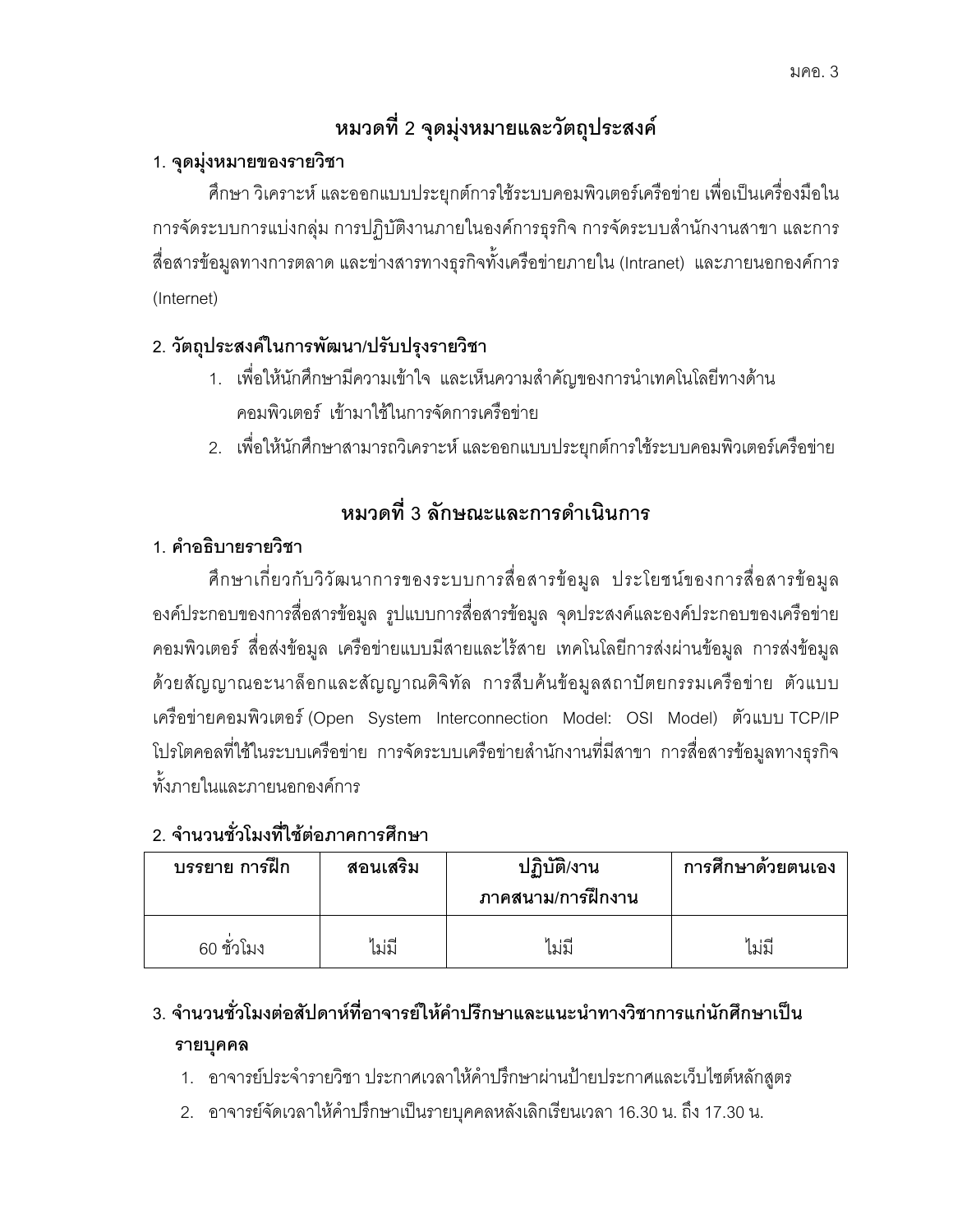# หมวดที่ 4 การพัฒนาการเรียนรู้ของนักศึกษา

#### 1. คุณธรรมจริยธรรม

### 1.1 คุณธรรมจริยธรรมที่ต้องการ

- 1.1.1 พัฒนาผู้เรียนให้มีจิตสำนึกและมีจรรยาบรรณต่อวิชาชีพ
- 1.1.2 พัฒนาผู้เรียนให้มีความชื่อสัตย์สุจริต่อการทำงาน
- 1.1.3 พัฒนาผู้เรียนให้มีวินัยตรงต่อเวลาและมีความรับผิดชอบต่อตนเอง เคารพสิทธิของผู้อื่น
- 1.1.4 พัฒนาผู้เรียนให้เคารพ กฎระเบียบข้อบังคับของมหาวิทยาลัยและสังคม
- 1.1.5 พัฒนาผู้เรียนให้มีภาวะความเป็นผู้นำและสามารถทำงานเป็นทีมร่วมกับผู้อื่น

### 1.2 วิธีสอน

- 1.2.1 บรรยายพร้อมยกตัวอย่างประกอบ
- 1.2.2 อภิปรายกลุ่มทั้งกลุ่มเล็ก และกลุ่มใหญ่
- 1.2.3 กำหนดให้นักศึกษาหากรณีตัวอย่างที่เกี่ยวข้องแล้วนำมาวิเคราะห์ตามศาสตร์ ทฤษฎีที่เรียนพร้อมกับแลกเปลี่ยนเรียนรู้กัน

### 1.3 วิธีการประเมินผล

- 1.3.1 พิจารณาจากพฤติกรรมการเข้าเรียนและการทำงานที่ได้รับมอบหมายอย่างถูกต้อง และ ตรงเวลา
- 1.3.2 พิจารณาจากการร่วมอภิปรายที่มีเหตุผลถูกต้องเหมาะสมสร้างสรรค์
- 1.3.3 ประเมินผลการนำเสนคกรณีศึกษาที่มคบหมาย
- 134 การทดสุดบกลางภาคเรียน / ปลายภาคเรียน

# 2. ความรู้

# 2.1 ความรู้ที่ต้องได้รับ

้นักศึกษาสามารถมีความรู้พื้นฐานทางด้านระบบการสื่อสารข้อมูลทางธุรกิจ ประโยชน์ ของการสื่อสารข้อมูล องค์ประกอบของการสื่อสารข้อมูล รูปแบบการสื่อสารข้อมูล จุดประสงค์และ ้องค์ประกอบของเครือข่ายคอมพิวเตอร์ สื่อส่งข้อมูล เครือข่ายแบบมีสายและไร้สาย เทคโนโลยีการ ส่งผ่านข้อมูล การจัดระบบเครือข่ายสำนักงานที่มีสาขา การสื่อสารข้อมูลทางธุรกิจทั้งภายในและ ภายนคกคงค์การ

### 22 วิกีสคน

- 221 บรรยายประกอบการยกตัวอย่าง
- 2.2.2 อภิปรายหลังการบรรยาย
- 2.2.3 การทำงานกลุ่มและนำเสนอรายงานจากการค้นคว้า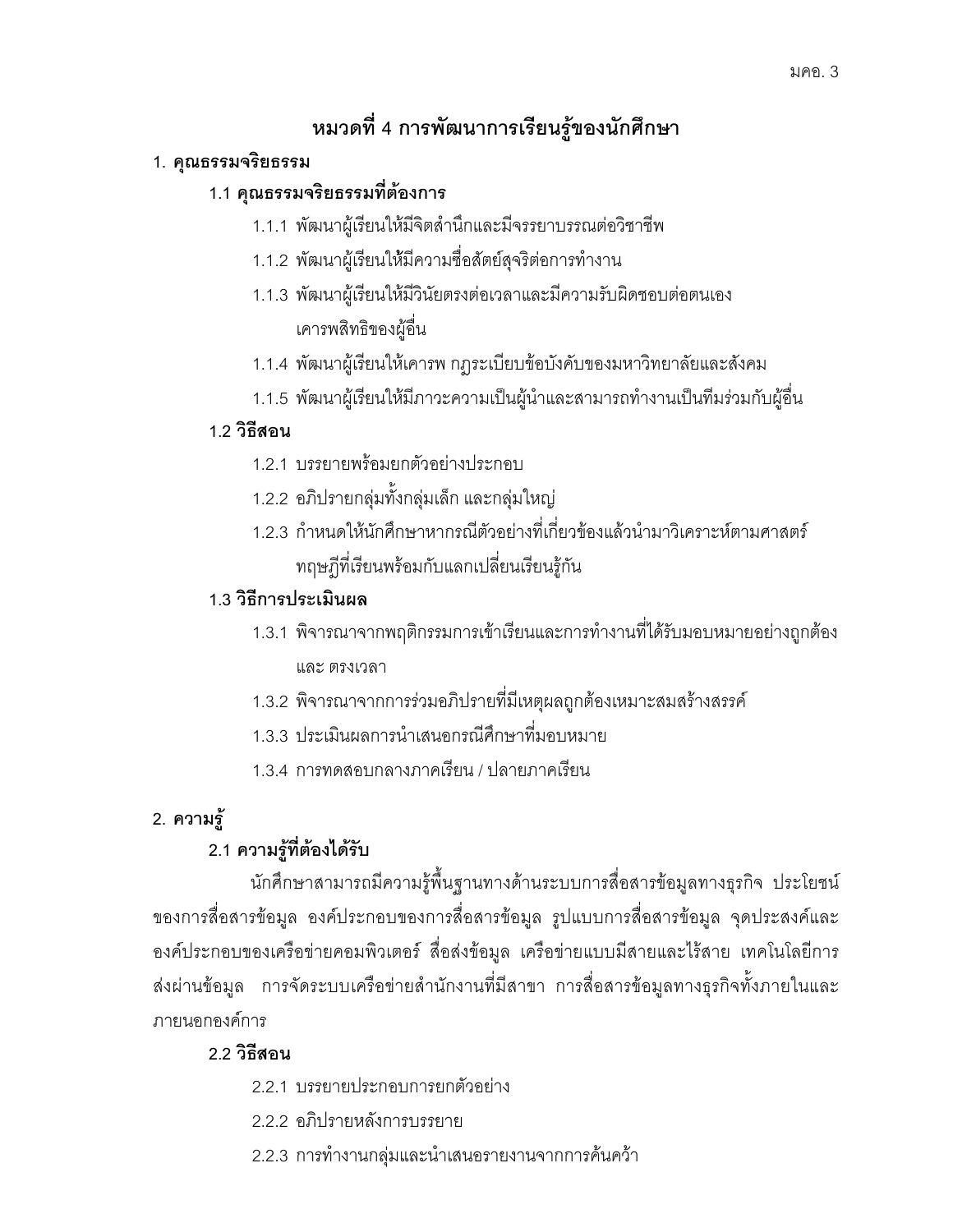#### 2.3 วิธีการประเมินผล

- 2.3.1 การเข้าร่วมก<mark>ิ</mark>จกรรม
- 2.3.2 การทดสอบกลางภาคเรียน / ปลายภาคเรียน
- 2.3.3 ประเมินผลจากการนำเสนอผลการศึกษาค้นคว้า

#### 3. ทักษะทางปัญญา

#### 3.1 ทักษะทางปัญญาที่ต้องการพัฒนา

มุมมอง และแนวความคิดการจัดการระบบสารสนเทศในงานด้านการตลาด

#### 3.2 วิธีการสอน

บรรยายประกอบการยกตัวอย่าง

#### 3.3 วิธีการประเมินผล

- 3.3.1 ทดสอบกลางภาคเรียน / ปลายภาคเรียน
- 3.3.2 ประเมินผลจากการนำเสนอผลการศึกษาค้นคว้า
- 3.3.3 การเข้าร่วมกิจกรรมในชั้นเรียน

#### 4. ทักษะความสัมพันธ์ระหว่างบุคคลและความรับผิดชอบ

#### 4.1 ทักษะความสัมพันธ์ระหว่างบุคคลและความรับผิดชอบที่ต้องการ

กิจกรรมกลุ่มเรียน

#### 4.2 วิธีการสอน

ให้กิจกรรมกลุ่มในการทำงานร่วมกัน

#### 4.3 วิธีการประเมินผล

ทดสอบกิจกรรมกลุ่ม โดยประเมินผลการทำงานเป็นรายบุคคล

#### 5. ทักษะการวิเคราะห์เชิงตัวเลขการสื่อสารและการใช้เทคโนโลยีสารสนเทศ

5.1 ทักษะการวิเคราะห์เชิงตัวเลขการสื่อสาร การใช้เทคโนโลยีสารสนเทศที่ต้องพัฒนา  $\ddot{\mathsf{q}}$ ี จัดการเรียนการสอนโดยใช้เนื้อหาผ่านระบบอีเลิร์นนิ่ง

#### 5.2 วิธีการสอน

บรรยายประกอบการยกตัวอย่าง

#### 5.3 วิธีการประเมินผล

- 5.3.1 การทดสอบกลางภาคเรียน / ปลายภาคเรียน
- 5.3.2 กิจกรรมค้นคว้ารายงาน
- 5.3.3 การเข้าร่วมกิจกรรมในชั้นเรียน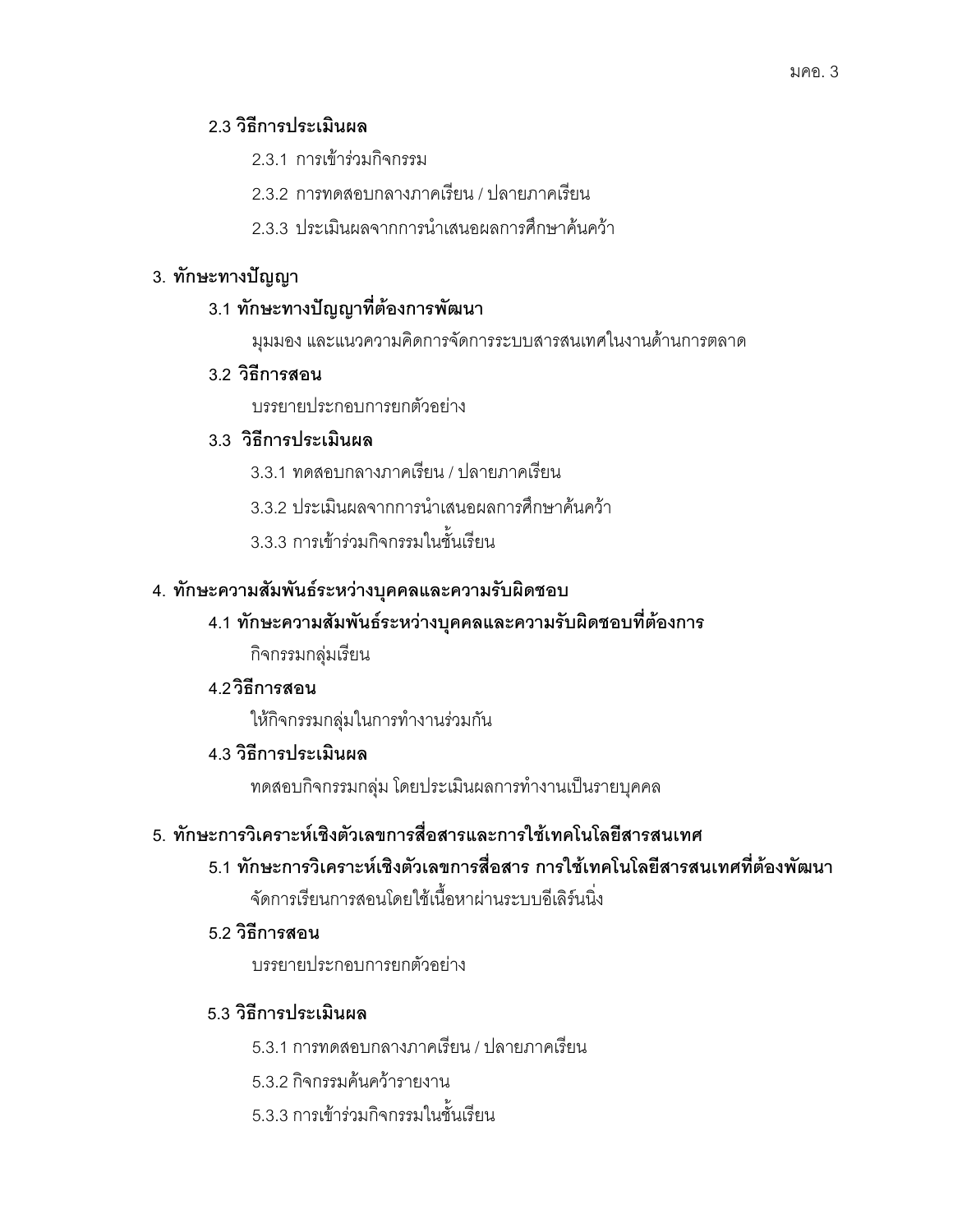# หมวดที่ 5 แผนการสอนและการประเมินผล

1. แผนการสอน

| สัปดาห์        | หัวข้อ/          | จำนวน          | กิจกรรมการเรียนการสอน                        | นี้สอน                   |
|----------------|------------------|----------------|----------------------------------------------|--------------------------|
| ที่            | รายละเอียด       | ชั่วโมง        | สื่อที่ใช้                                   |                          |
| 1              | แนะนำการเรียนการ | $\overline{4}$ | - อาจารย์ผู้สอนปฐมนิเทศแนะนำ                 | อ.ธนวัฒน์ ด่านพิษณุพันธ์ |
|                | สอน              |                | รายวิชา วิธีเรียนและการประเมินวัดผล          |                          |
|                |                  |                | - แจกแนวการสอน                               |                          |
| $2 - 3$        |                  | $\overline{4}$ | - ความหมายของระบบเครือข่าย                   | อ.ธนวัฒน์ ด่านพิษณุพันธ์ |
|                | พื้นฐานระบบ      |                | - องค์ประกอบและชนิดของ ระบบ                  |                          |
|                | เครือข่าย        |                | เครือข่าย                                    |                          |
|                |                  |                | - ชนิดของสายสัญญาณ                           |                          |
|                |                  |                | - อุปกรณ์ต่าง ๆ ในระบบเครือข่าย              |                          |
|                |                  |                | - ประเภทของระบบเครือข่าย                     |                          |
|                |                  |                | - เครือข่ายแบ่งตามหน้าที่ของ                 |                          |
|                |                  |                | คอมพิวเตอร์                                  |                          |
|                |                  |                | - เครือข่ายแบ่งตามระบบความ                   |                          |
|                |                  |                | ปลอดภัย                                      |                          |
| 3              | สถาปัตยกรรม      | $\overline{4}$ | - ความหมายของโปรโตคอล                        | อ.ธนวัฒน์ ด่านพิษณุพันธ์ |
|                | เครือข่าย        |                | - แบบอ้างอิง OSI                             |                          |
|                |                  |                | - โปรโตคอล TCP/IP                            |                          |
|                |                  |                | - โปรโตคอล IPX/SPX                           |                          |
| $\overline{4}$ | สายสัญญาณและ     | $\overline{4}$ | - ชนิดของสายสัญญาณแต่ละประเภท                | อ.ธนวัฒน์ ด่านพิษณุพันธ์ |
|                | สื่อไร้สาย       |                | - รูปแบบขอสื่อสัญญาณไร้สาย                   |                          |
| $5 - 6$        | เทคโนโลยี LAN    | $\overline{4}$ | - รูปแบบโทโบโลยีแบบต่าง ๆ                    | อ.ธนวัฒน์ ด่านพิษณุพันธ์ |
|                |                  |                | - โทโบโลยีแบบบัส                             |                          |
|                |                  |                | - โทโบโลยีแบบดวงดาว                          |                          |
|                |                  |                | - โทโบโลยีแบบวงแหวน                          |                          |
|                |                  |                | - โทโบโลยีแบบเมช                             |                          |
|                |                  |                | - เทคโนโลยีเครือข่ายแบบท้องถิ่น              |                          |
| $7 - 8$        | อีเธอร์เน็ต      | $\overline{4}$ | - ประวัติอีเธอร์เน็ต                         | อ.ธนวัฒน์ ด่านพิษณุพันธ์ |
|                |                  |                | - สถาบัตยกรรม IEEE 802.3                     |                          |
|                |                  |                | - ดาต้าลิงค์เลเยคร์                          |                          |
|                |                  |                | - ฟิสิคอลเลเยอร์                             |                          |
|                |                  |                | - อุปกรณ์ต่าง ๆ ในอีเธอร์เน็ต                |                          |
| 9              |                  |                | ทดสอบย่อย เอกสารหัวข้อสอบของสัปดาห์ที่ 1 – 8 |                          |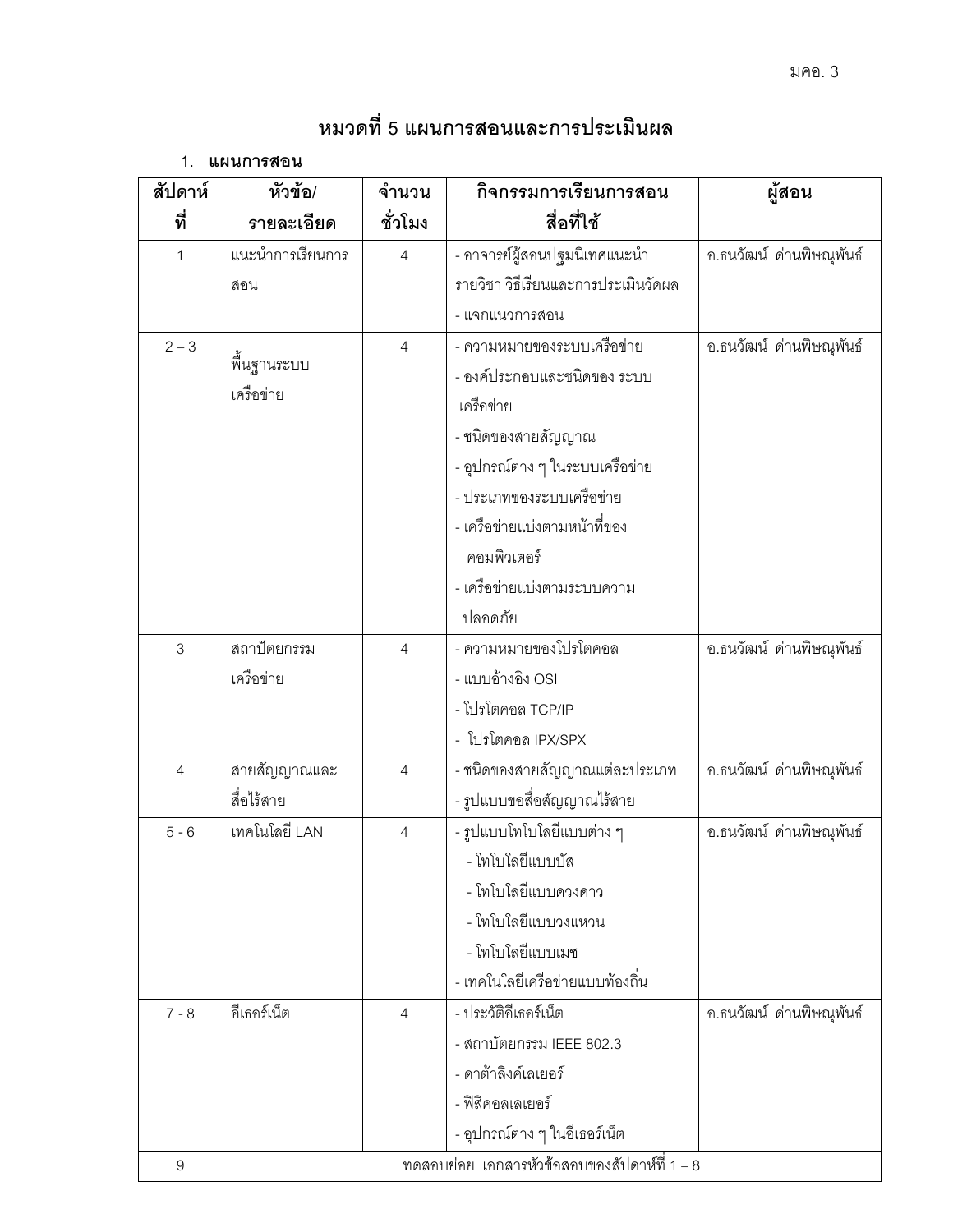| สัปดาห์<br>ที่ | หัวข้อ/<br>รายละเอียด | จำนวน<br>ชั่วโมง | กิจกรรมการเรียนการสอน<br>สื่อที่ใช้ | ผู้สอน                   |
|----------------|-----------------------|------------------|-------------------------------------|--------------------------|
| $10 - 13$      | เทคโนโลยี WAN         | $\overline{4}$   | - ระบบส่งสัญญาณ                     | อ.ธนวัฒน์ ด่านพิษณุพันธ์ |
|                |                       |                  | - โมเดมและเบอร์โทรศัพท์             |                          |
|                |                       |                  | - สายคู่เช่าสัญญาณ                  |                          |
|                |                       |                  | - ISBN                              |                          |
|                |                       |                  | - xDSL                              |                          |
|                |                       |                  | - Cable Modem                       |                          |
|                |                       |                  | - Frame Relay                       |                          |
|                |                       |                  | $- ATM$                             |                          |
| $14 - 15$      | โปรโตคอล TCP/IP       | $\overline{4}$   | - TPC/IP แบบอ้างอิง OSI             | อ.ธนวัฒน์ ด่านพิษณุพันธ์ |
|                |                       |                  | - อินเตอร์เน็ตเลเยอร์               |                          |
|                |                       |                  | - โฮสท์ทูโฮสท์เลเยอร์               |                          |
|                |                       |                  | - IP Addressing                     |                          |
|                |                       |                  | - IP Routing                        |                          |
|                |                       |                  | - Routing Protocal                  |                          |
|                |                       |                  | - Domain Name System                |                          |
|                |                       |                  | - Http                              |                          |
|                |                       |                  | $-$ FTP                             |                          |
|                |                       |                  | - Email                             |                          |
| 16             | การบริหารงานและ       | $\overline{4}$   | - แบบอ้างอิงผู้บริหารเครือข่าย      | อ.ธนวัฒน์ ด่านพิษณุพันธ์ |
|                | การจัดการระบบ         |                  | - การจัดการทรัพยากร                 |                          |
|                | เครือข่าย             |                  | - การบริหารประสิทธิภาพ              |                          |
|                |                       |                  | - ระบบบริหารเครือข่าย               |                          |
| 16             | การรักษาความ          | $\overline{4}$   | - การโจมตีระบบเครือข่าย             | อ.ธนวัฒน์ ด่านพิษณุพันธ์ |
|                | ปลอดภัยในระบบ         |                  | - เทคโนโลยีการรักษาความปลอดภัย      |                          |
|                | เครือข่าย             |                  | - ไฟร์วอลล์                         |                          |
|                |                       |                  | -การบุกรับการบุกรุก                 |                          |
| 17             |                       |                  | สอบปลายภาค                          |                          |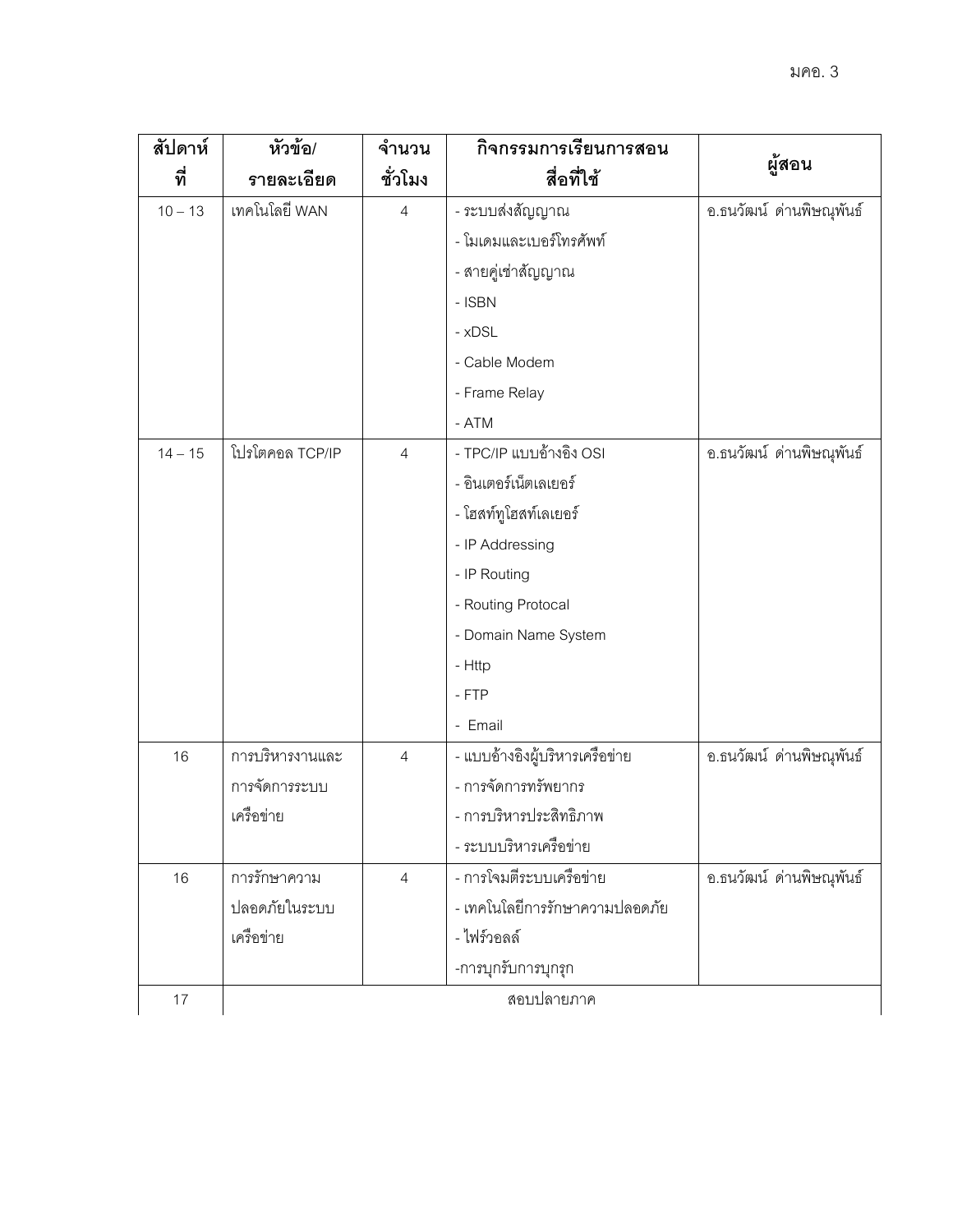### 2. แผนการประเมินผลการเรียนรู้

| กิจกรรม | ผลการเรียนรู้                 | วิธีการประเมิน        | สัปดาห์  | สัดส่วนของการ |
|---------|-------------------------------|-----------------------|----------|---------------|
| ที่     |                               |                       | ประเมิน  | ประเมินผล     |
|         | การทดสอบกลางภาค               | ทดสอบ                 | 8        | 30            |
| 2       | การทดสอบปลายภาค               | ทดสอบ                 | 17       | 30            |
| 3       | กิจกรรมค้นคว้ารายงาน          | การรายงาน             | $1 - 2$  | 20            |
| 4       | การเข้าร่วมกิจกรรมในชั้นเรียน | จำนวนครั้งที่เข้าร่วม | $1 - 16$ | 10            |
| 6       | การทำรายงานกลุ่ม              | การนำเสนอ             | 15       | 10            |

# หมวดที่ 6 ทรัพยากรประกอบการเรียนการสอน

# 1. เอกสารและตำราหลัก

โอภาส เอี่ยมสิริวงศ์, **เครือข่ายคอมพิวเตอร์และการสื่อสาร**, ซีเอ็ดยูเคชั่น (2548)

## 2. เอกสารและข้อมูลสำคัญ

ไม่มี

## 3. เอกสารและข้อมูลแนะนำ

คณาจารย์มหาวิทยาลัยราชภัฏสวนดุสิต <u>เทคโนโลยีสารสนเทศเพื่อการเรียนรู้</u>